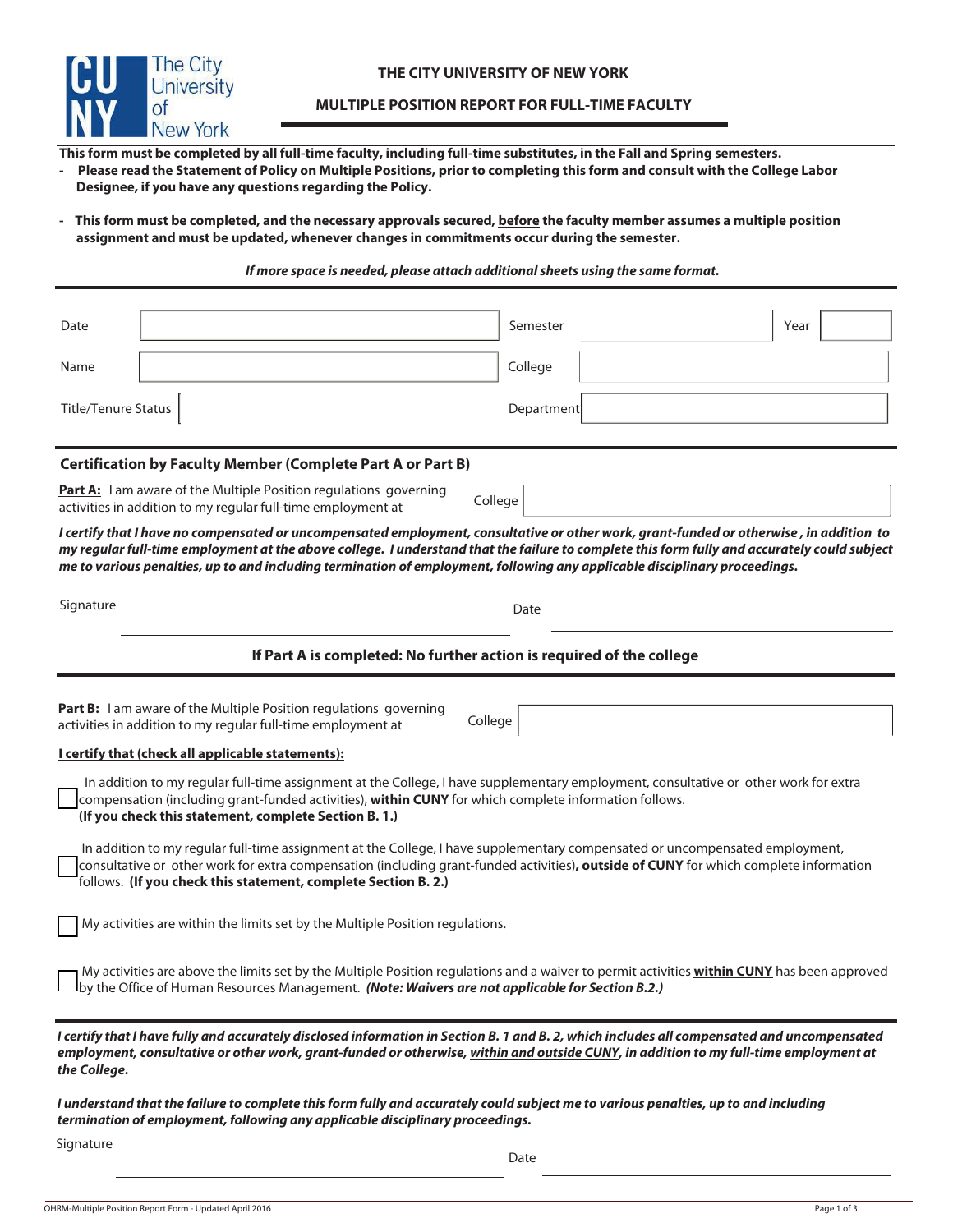**B. 1. CUNY - Current Semester** (Only report **compensated** activities that are **not** part of your regular full-time position). \* *Source of compensation may include tax-levy, Research Foundation or other college non-tax levy entities. Add additional pages, if necessary.*

| <b>TEACHING (Include activities in the Winter Session with Fall semester activities)</b>                                                             |              |                   |  |                |             |  |
|------------------------------------------------------------------------------------------------------------------------------------------------------|--------------|-------------------|--|----------------|-------------|--|
| College                                                                                                                                              |              | Department        |  |                |             |  |
| Course #                                                                                                                                             | Course Title |                   |  | Hours/Weekly   |             |  |
| From Date                                                                                                                                            | To Date      |                   |  | Hours/Semester |             |  |
| College                                                                                                                                              |              | Department        |  |                |             |  |
| Course #                                                                                                                                             | Course Title |                   |  | Hours/Weekly   |             |  |
| From Date                                                                                                                                            | To Date      |                   |  | Hours/Semester |             |  |
| NON TEACHING (Include activities in the Winter Session with Fall semester activities)                                                                |              |                   |  |                |             |  |
| Department<br>College                                                                                                                                |              |                   |  |                |             |  |
| Description of Assignment                                                                                                                            |              |                   |  | Hours/Weekly   |             |  |
| From Date                                                                                                                                            | To Date      |                   |  | Hours/Semester |             |  |
| College<br>Department                                                                                                                                |              |                   |  |                |             |  |
| Description of Assignment                                                                                                                            |              |                   |  | Hours/Weekly   |             |  |
| From Date                                                                                                                                            | To Date      |                   |  | Hours/Semester |             |  |
| <b>OTHER (Include activities in the Winter Session with Fall semester activities)</b>                                                                |              |                   |  |                |             |  |
|                                                                                                                                                      |              |                   |  |                |             |  |
| College<br>Department                                                                                                                                |              |                   |  |                |             |  |
| Description of Assignment                                                                                                                            |              |                   |  | Hours/Weekly   |             |  |
| From Date                                                                                                                                            | To Date      |                   |  | Hours/Semester |             |  |
| B. 2. Compensated and Uncompensated Employment, Consultative or Other Work Outside of CUNY - Current Semester<br>Add additional pages, if necessary. |              |                   |  |                |             |  |
| Employer/Institution/Organization                                                                                                                    |              |                   |  |                |             |  |
| Address                                                                                                                                              |              | City              |  | State          | Zip Code    |  |
| Tel.:                                                                                                                                                |              |                   |  |                |             |  |
| Nature of Work                                                                                                                                       |              |                   |  |                |             |  |
|                                                                                                                                                      |              |                   |  |                |             |  |
|                                                                                                                                                      |              |                   |  |                |             |  |
|                                                                                                                                                      |              |                   |  |                |             |  |
| From Date                                                                                                                                            | To Date      | No. of hours/week |  | Uncompensated  | Compensated |  |